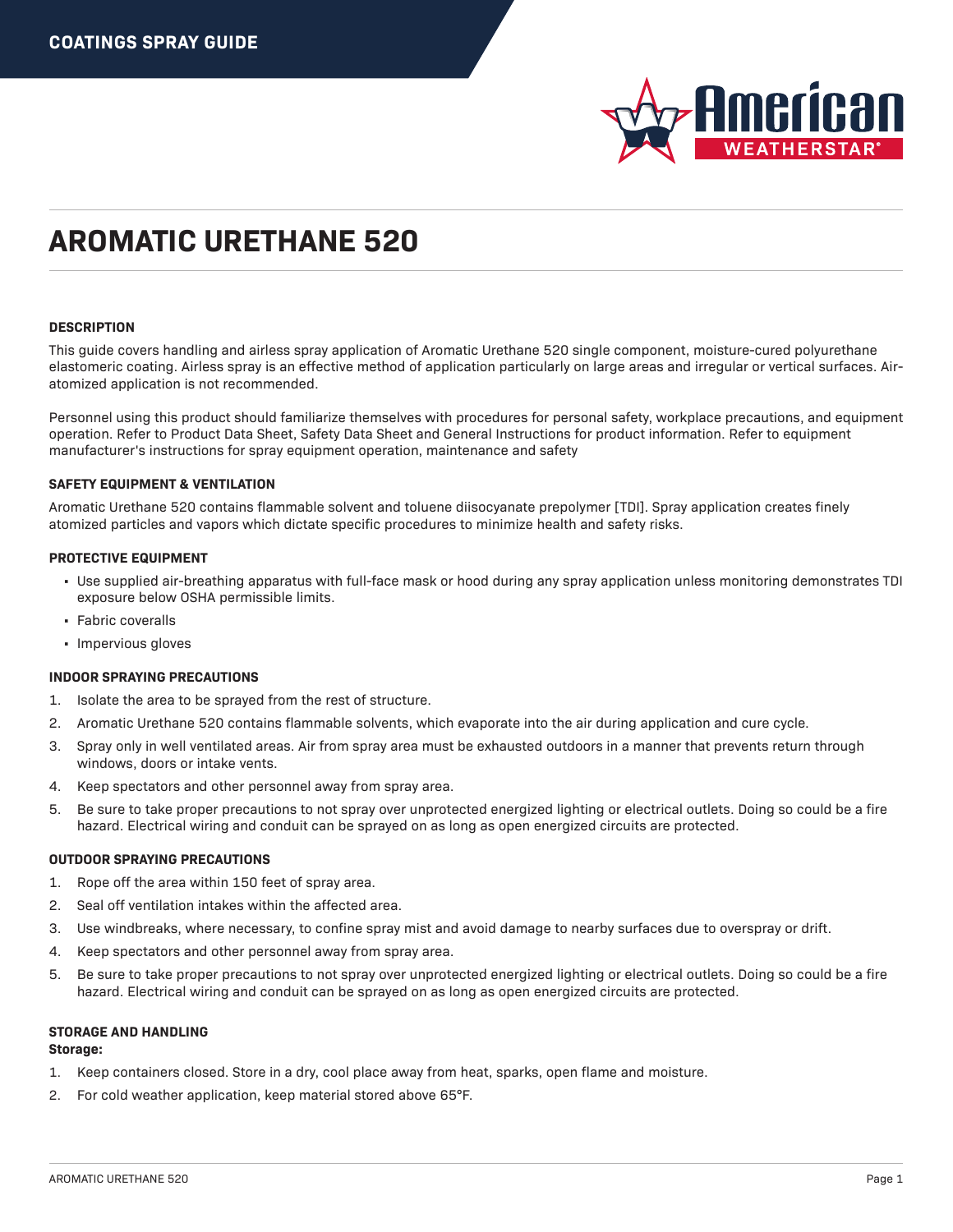

3. Open containers should be blanketed with xylene before resealing to prevent product from skinning.

## **Handling:**

- 1. The ISO component will freeze if exposed to temperatures below 40°F during shipping and storage. Graininess or cloudiness in the ISO indicates frozen material that must be thawed before use.
- 2. Mix poly component separately before use to suspend any settled pigment and assure uniform consistency.

## **Mixing:**

- 1. Settling or separation may occur from storage.
- 2. Mix material before using to assure uniform consistency. Use folding blade-type mixer for closed head drums.
- 3. Ground container and equipment to prevent accumulation of static charge.
- 4. Place a small amount of thinner (xylene) on top of mixed material to prevent formation of "skin."

### **Thinning:**

- 1. Thinning Urethane 520is not required when proper application conditions exist and adequate equipment is used.
- 2. Thinner (xylene) is recommended to clean equipment Note that some thinners may contain alcohol or other contaminants, which will adversely affect coating characteristics, resulting in decreased physical properties and weather resistance or potential damage to spray equipment.

## **SPRAY EQUIPMENT**

**A.** Airless spray equipment generates very high fluid pressure. Spray equipment must be properly maintained and operated. Any misuse of spray equipment or accessories (such as over-pressurizing, modified parts, or worn or damaged parts) can result in serious bodily injury, fire, explosion, or property damage. Read and follow the equipment manufacturer's instructions and recommendations. Airless spray pump must have minimum 3000 psi output pressure rating and adequate delivery volume to support the spray tip orifice gallons per minute (gpm) rating. High-pressure airless sprayers with a higher maximum pressure capability will allow spray application in cold weather or using spray hose lengths greater than 250 feet.

| <b>Graco Gas Powered Airless Sprayers</b> |             |                  |            |  |  |  |  |
|-------------------------------------------|-------------|------------------|------------|--|--|--|--|
| Part #                                    | <b>Name</b> | <b>Rated PSI</b> | <b>GPM</b> |  |  |  |  |
| 249617                                    | GH 833      | 4000             |            |  |  |  |  |
| 230975                                    | GH 733      | 3500             |            |  |  |  |  |

**B.** Sprayer supply must be direct immersed pump, large diameter suction tube and hose, or drum transfer pump.

- **1. Direct immersion** is practical for limited quantities supplied in 5 gallon pails.
- **2. Suction supply** directly from pails or drums is sufficient when 1½-inch diameter or larger tube and hose in short lengths are used. Limit hose length to 8 feet or less.
- **3. Transfer pump** is preferred to assure positive supply of coating to the airless pump. A 2:1 or 5:1 fluid to air ratio transfer pump of divorced design will supply coating from drums without cavitation and resulting premature pump packing wear. Limit feed pressure to 400 psi.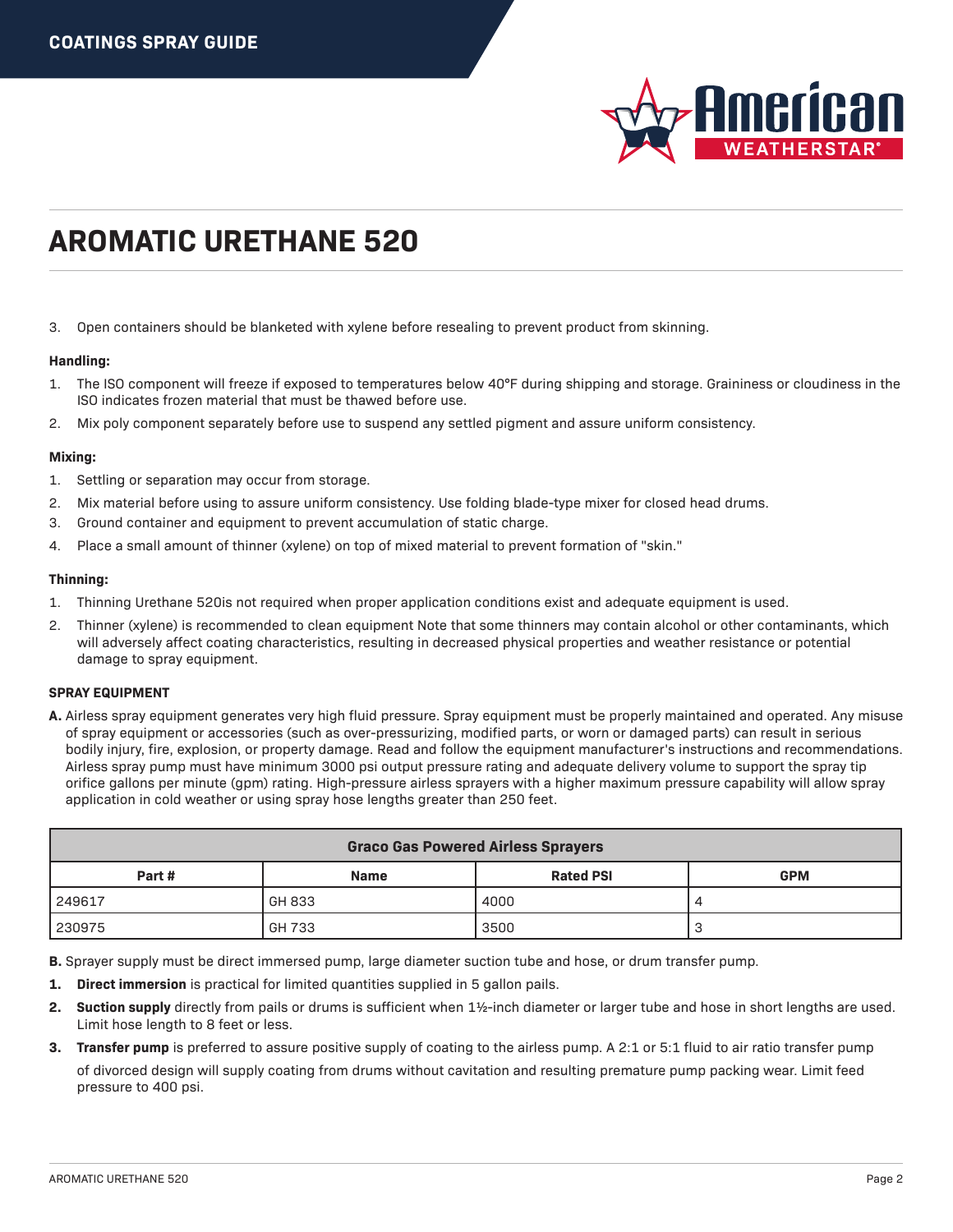

- **C.** Airless spray hose must be grounded nylon tube paint hose, rated for use at maximum pressure produced by the spray pump. Use only electrically grounded hose designed for paint and solvent. Never exceed maximum working pressure of hose or fittings.
- 1. The larger the hose diameter, the less pressure drop will occur between the airless pump and spray gun. There is 2.5 times less pressure drop with ½-inch i.d. hose, compared to 3/8-inch i.d. hose.
- 2. 3/8-inch paint hose should be limited to 150 feet total length and ½-inch paint hose limited to 250 feet total length.
- 3. A whip hose, 3 feet or 6 feet in length, and gun swivel are recommended to control spray and reduce operator fatigue.
- 4. Aromatic Urethane 520 is a moisture cured material. American WeatherStar recommends dedicated hoses for all moisture cured material.
- **D.** Spray tip selection is based upon the material delivery volume and spray pattern desired. The orifice size of a spray tip determines material delivery volume. The fan width of a spray tip determines the pattern size.

| <b>Tip Sizes and Flow Rates</b> |      |      |      |      |      |      |  |  |
|---------------------------------|------|------|------|------|------|------|--|--|
| Orifice Size                    |      |      |      |      |      |      |  |  |
| Fan Width (in.)                 | .027 | .029 | .032 | .033 | .035 | .039 |  |  |
| $6 - 8$                         | 327  |      | 331  |      |      |      |  |  |
| $8 - 10$                        | 427  | 429  |      | 433  | 435  | 439  |  |  |
| $10 - 12$                       | 527  | 529  | 531  | 533  | 535  |      |  |  |
| $12 - 14$                       | 627  | 629  | 631  | 633  | 635  |      |  |  |
| Flow rate (gpm)                 | .77  | .90  | 1.03 | 1.17 | 1.31 | 1.63 |  |  |

**E.** Filter Screen Size: Filter screen should be 30 mesh or larger.

- **F.** Spray Application Rate for Aromatic Urethane 520 is typically from one to one and one half gallons per 100 square feet per coat, or 16 to 24 wet mils per coat. A.031-inch to .039-inch orifice tip with a 40-degree fan width is recommended. This will provide for good production rates and optimum control.
- 1. Select a spray tip that is within the performance capacity of the airless spray pump. The larger the spray tip, the greater the pressure drop. Long hose length and cold material will decrease material delivery volume and fluid pressure at the spray tip.
- 2. If the spray pattern has fingers or pulsates, change spray tips to reduce the size of the spray orifice. This will decrease material delivery volume and increase pressure.
- 3. Manifold filter assembly may be used reduce tip plugging especially when using smaller size tips. Clean filter screen on a regular basis.

## **APPLICATION**

## **Climatic Conditions**

- 1. Rain, fog, dew, or frost will react adversely, affecting adhesion and physical properties of coating. Do not apply if any of these conditions exist or will exist within five hours of application. The substrate must be dry at the time of application.
- 2. At temperatures below 60°F (16°C) store and maintain material temperature above 65°F in the container. Spray application is not recommended below 40°F.